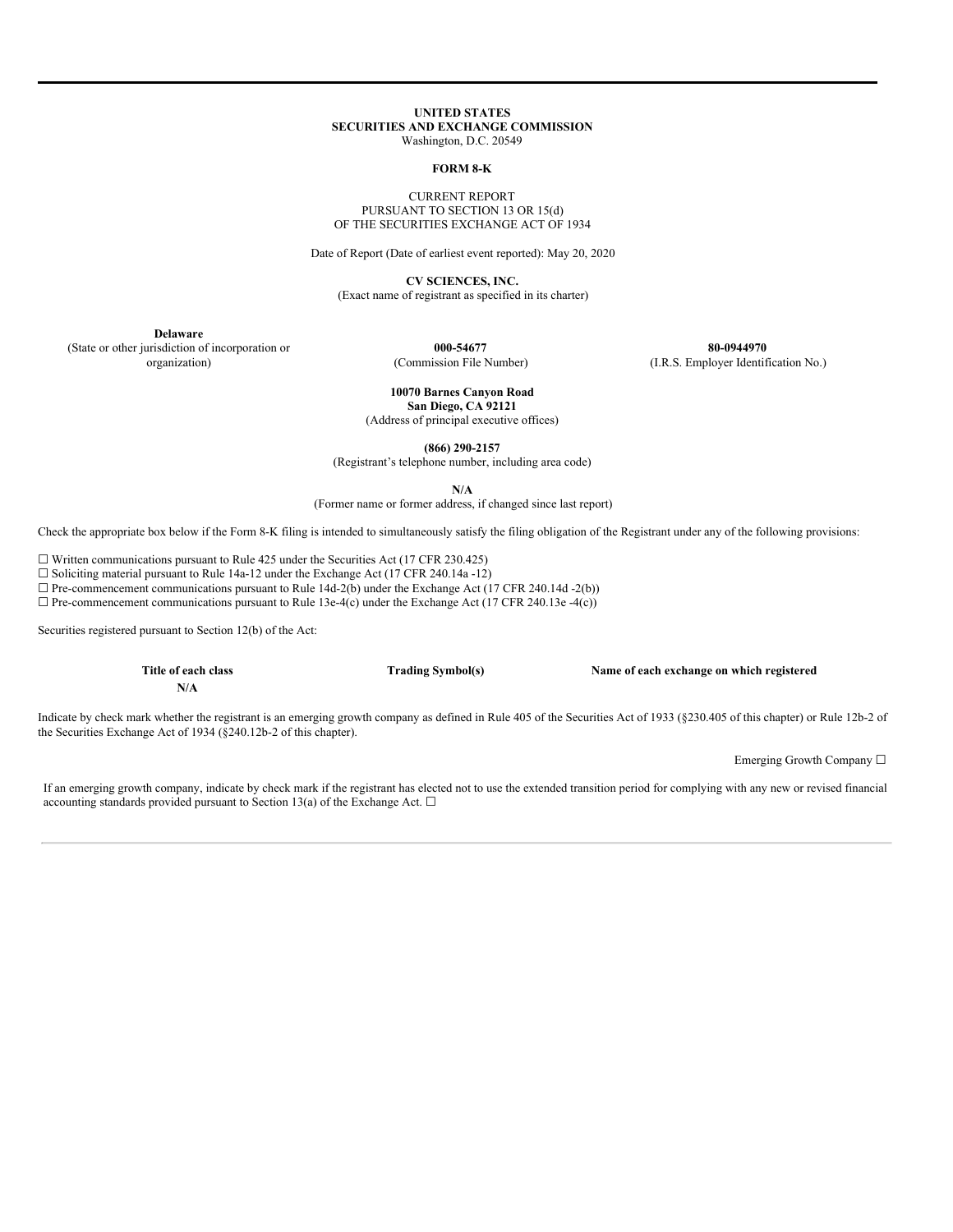## **Item 8.01. Other Events.**

On May 20, 2020, CV Sciences, Inc. (the "Company") issued a press release announcing its plan to adjourn and reconvene its 2020 Annual Meeting of Stockholders (the "Annual Meeting"). The Company will adjourn the Annual Meeting before any of the proposals set forth in the Company's Definitive Proxy Statement on Schedule 14A, filed with the Securities and Exchange Commission on March 31, 2020, are voted upon. The adjourned Annual Meeting will reconvene on June 16, 2020 at 10:00 a.m., Pacific Time, and will be held virtually. Stockholders of record on March 23, 2020 may attend the reconvened Annual Meeting online, including to vote and/or submit questions as provided in the press release.

A copy of the press release announcing the Company's plan to adjourn the Annual Meeting is attached hereto as Exhibit 99.1 and incorporated herein by reference.

| Item 9.01. | Financial        | <b>Statements</b> | and |
|------------|------------------|-------------------|-----|
|            | <b>Exhibits.</b> |                   |     |

(d) Exhibits

99.1 Press Release of CV [Sciences,](#page-3-0) Inc., dated May 20, 2020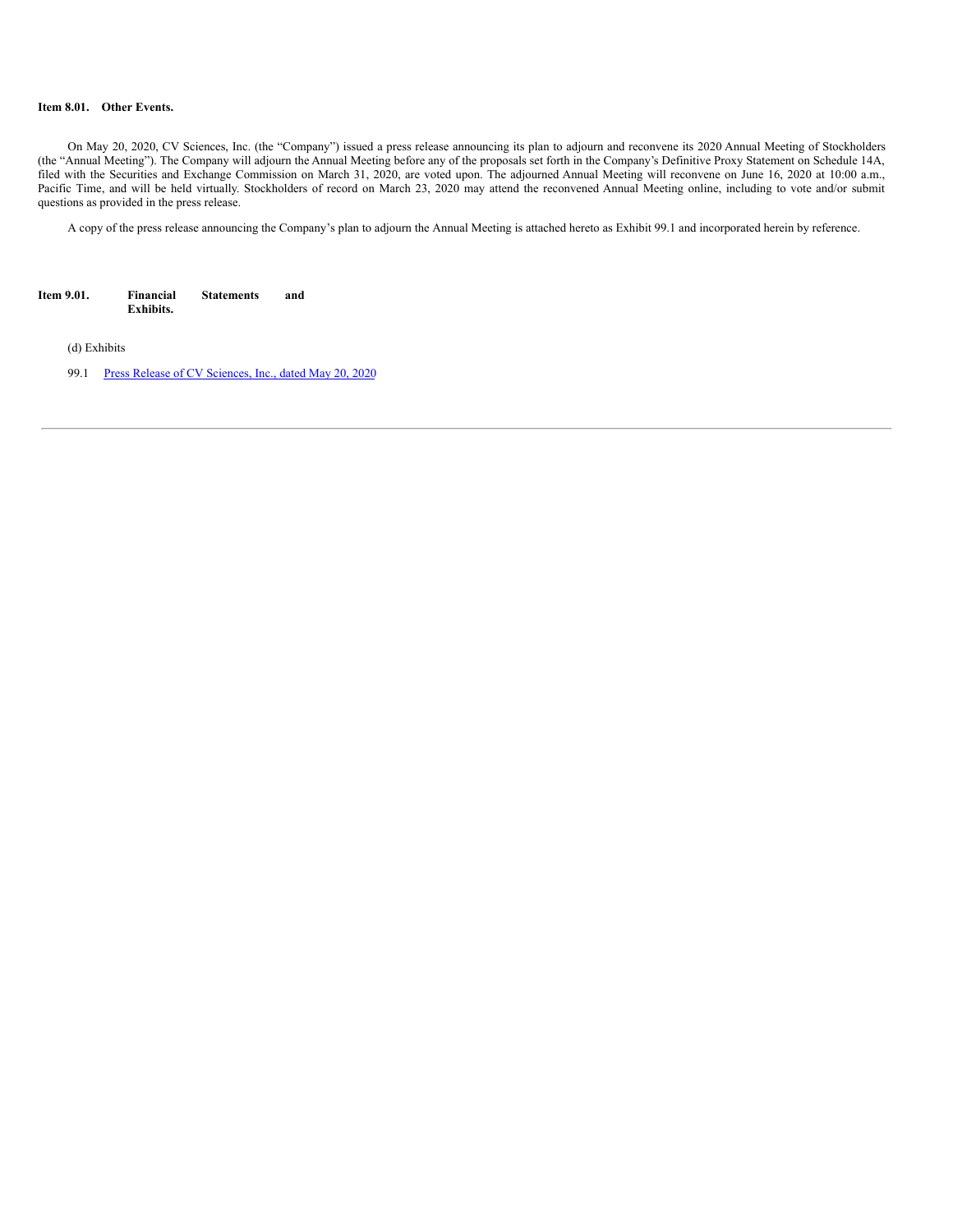# **SIGNATURES**

Pursuant to the requirements of the Securities Exchange Act of 1934, the registrant has duly caused this report to be signed on its behalf by the undersigned hereunto duly authorized.

Date: May 20, 2020

**CV SCIENCES, INC.**

By: /s/ Joseph Dowling Joseph Dowling Chief Executive Officer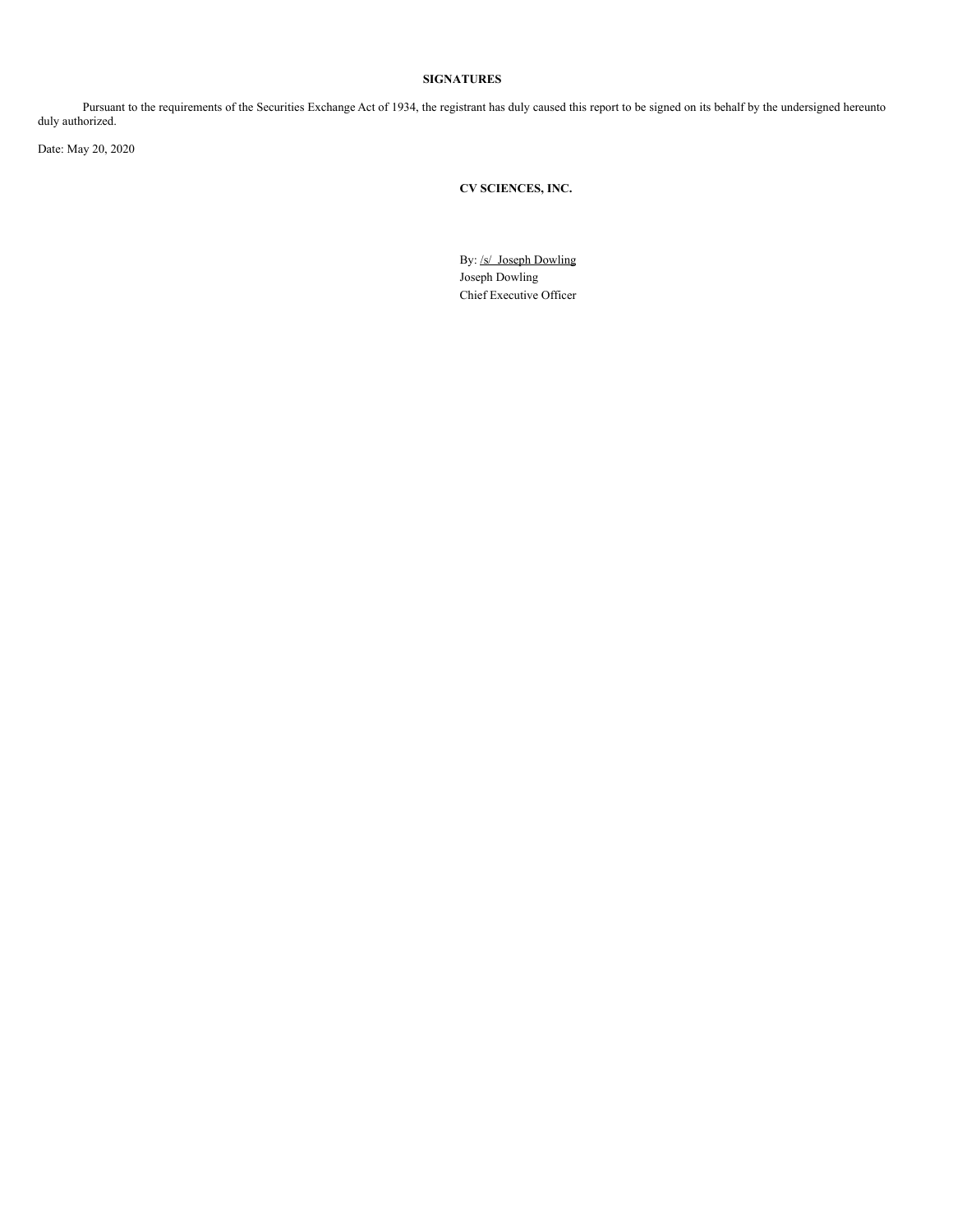# <span id="page-3-0"></span>**CV SCIENCES, INC. Announces Plan to Adjourn Annual Meeting of Stockholders to June 16, 2020**

SAN DIEGO, May 20, 2020 (GLOBE NEWSWIRE) -- CV Sciences, Inc. (OTCQB:CVSI) (the "Company", "CV Sciences" or "we"), a preeminent supplier and manufacturer of hemp cannabidiol (CBD) products, today announced that it will adjourn its 2020 Annual Meeting of Stockholders to June 16, 2020 in order to allow additional time to solicit proxies as a result of mailing difficulties faced by the Company's proxy solicitation firm relating to the COVID-19 pandemic.

To implement this change, the 2020 Annual Meeting of Stockholders will be convened on May 21, 2020 at 10:00 a.m. Pacific Time and immediately adjourned to June 16, 2020. No business will be conducted at the meeting on May 21, 2020 other than to adjourn the meeting to a later date.

The Annual Meeting will be reconvened and held virtually on Tuesday, June 16, 2020 at 10:00 a.m. Pacific Time. The record date remains unchanged stockholders of record on March 23, 2020 will be entitled to vote at the meeting. Stockholders who have previously cast their votes do not need to vote again.

During the pendency of the adjourned meeting, stockholders holding shares as of the record date of March 23, 2020, who have not yet voted are encouraged to vote by 11.59 p.m. Pacific Time on June 15, 2020.

Stockholders of record on March 23, 2020 may attend the reconvened meeting online, including to vote and/or submit questions during the meeting by using the control number on their notice or proxy card to log into www.issuerdirect.com/virtual-event/cvsi. Beneficial owners who do not have a control number may gain access to the meeting by logging into their brokerage firm's website and selecting the stockholder communication mailbox to link through to the reconvened meeting.

The reconvened meeting will begin at approximately 10:00 a.m. Pacific Time, with log-in beginning at 9:45 a.m. on June 16, 2020. We encourage everyone to access the meeting prior to start time. Please allow time for online check-in, which will begin at 9.45 a.m. Pacific Time. In the event of difficulties during the check-in time or during the reconvened meeting, please call technical support at (919) 481-4000.

If stockholders have questions or need assistance voting shares, please call CV Sciences' proxy solicitation firm, Georgeson LLC, toll free at: (888) 663-7851.

### **About CV Sciences, Inc.**

CV Sciences, Inc. (OTCQB:CVSI) operates two distinct business segments: a consumer product division focused on manufacturing, marketing and selling plant-based CBD products to a range of market sectors; and a drug development division focused on developing and commercializing CBD-based novel therapeutics. The Company's PlusCBD™ Oil products are sold at more than 5,700 retail locations throughout the U.S. and it is the top-selling brand of hempderived CBD on the natural product retail market, according to SPINS, the leading provider of syndicated data and insights for the natural, organic and specialty products industry. CV Sciences' state-of-the-art facility follows all guidelines for Good Manufacturing Practices (GMP) and the Company's hemp extracts are processed, produced, and tested throughout the manufacturing process to confirm the cannabinoid content meets strict company standards. With a commitment to science, PlusCBD™ Oil's benefits in healthy people are supported by human clinical research data, in addition to three published clinical case studies available on PubMed.gov. PlusCBD™ Oil was the first hemp CBD supplement brand to invest in the scientific evidence necessary to receive self-affirmed Generally Recognized as Safe (GRAS) status. CV Sciences, Inc. has primary offices and facilities in San Diego, California. Additional information is available from OTCMarkets.com or by visiting www.cvsciences.com.

## **Additional Information**